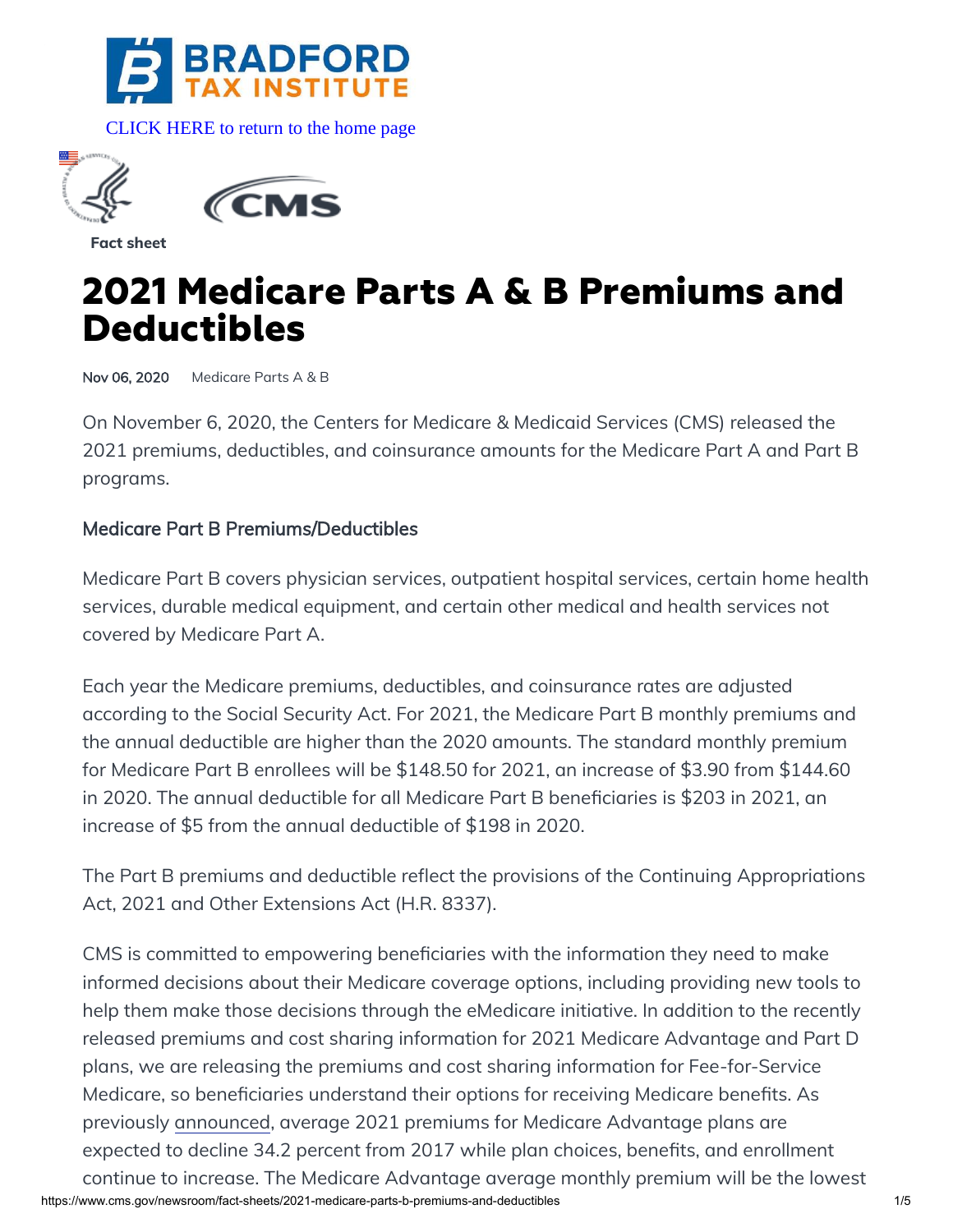in fourteen years (since 2007). Premiums and deductibles for Medicare Advantage and

Medicare Part D Prescription Drug plans are already finalized and are unaffected by this announcement.

### Medicare Part B Income-Related Monthly Adjustment Amounts

Since 2007, a beneficiary's Part B monthly premium is based on his or her income. These income-related monthly adjustment amounts affect roughly 7 percent of people with Medicare Part B. The 2021 Part B total premiums for high-income beneficiaries are shown in the following table:

| <b>Beneficiaries who file</b><br>individual tax returns<br>with income: | <b>Beneficiaries who file</b><br>joint tax returns with<br>income: | Income-related<br>monthly<br>adjustment<br>amount | <b>Total</b><br>monthly<br>premium<br>amount |
|-------------------------------------------------------------------------|--------------------------------------------------------------------|---------------------------------------------------|----------------------------------------------|
| Less than or equal to<br>\$88,000                                       | Less than or equal to<br>\$176,000                                 | \$0.00                                            | \$148.50                                     |
| Greater than \$88,000<br>and less than or equal<br>to \$111,000         | Greater than \$176,000<br>and less than or equal<br>to \$222,000   | 59.40                                             | 207.90                                       |
| Greater than \$111,000<br>and less than or equal<br>to \$138,000        | Greater than \$222,000<br>and less than or equal<br>to \$276,000   | 148.50                                            | 297.00                                       |
| Greater than \$138,000<br>and less than or equal<br>to \$165,000        | Greater than \$276,000<br>and less than or equal<br>to \$330,000   | 237.60                                            | 386.10                                       |
| Greater than \$165,000<br>and less than \$500,000                       | Greater than \$330,000<br>and less than<br>\$750,000               | 326.70                                            | 475.20                                       |
| Greater than or equal<br>to \$500,000                                   | Greater than or equal<br>to \$750,000                              | 356.40                                            | 504.90                                       |

Premiums for high-income beneficiaries who are married and lived with their spouse at any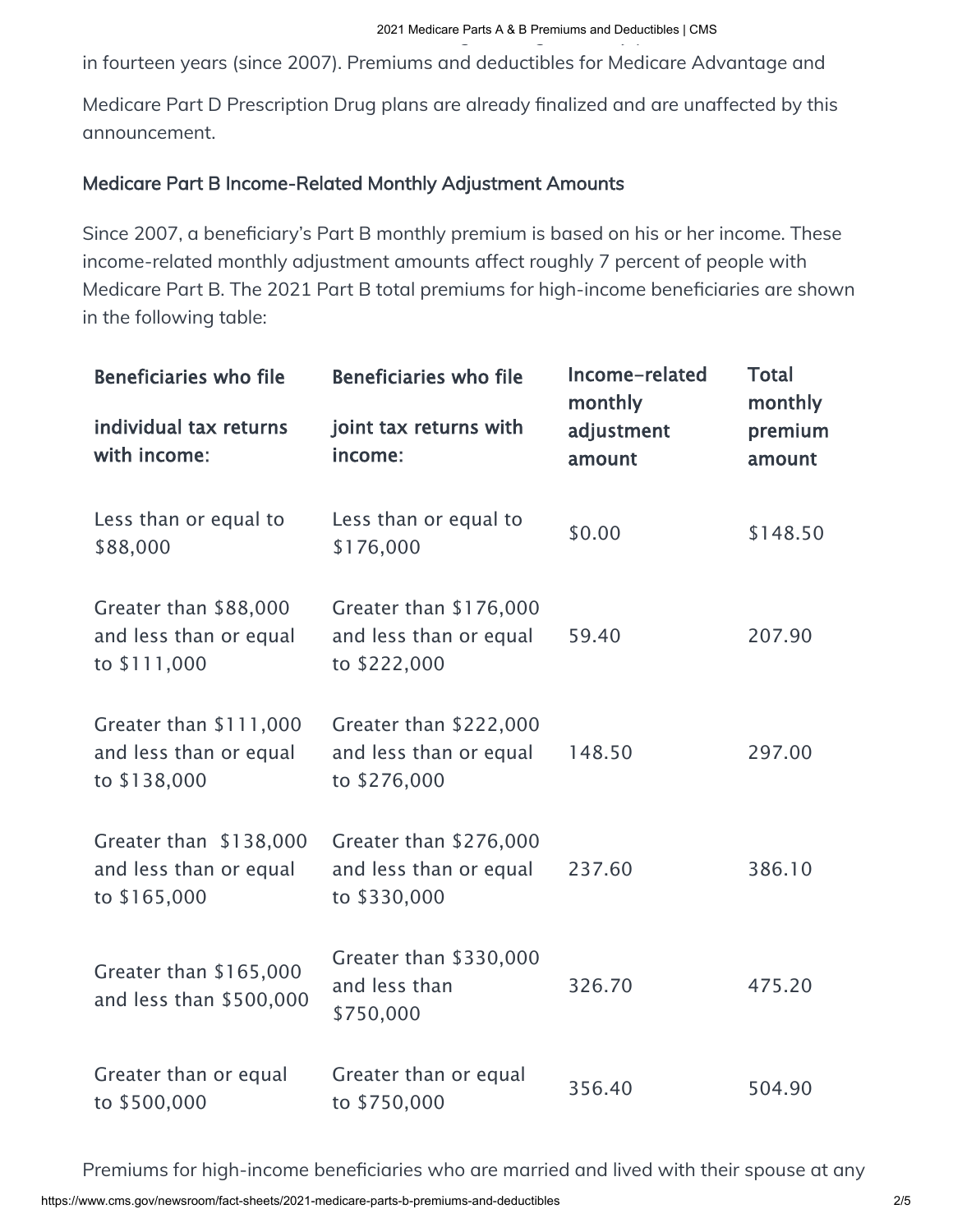time during the taxable year, but file a separate return, are as follows:

| Beneficiaries who are married and lived with their<br>spouses at any time during the year, but who file<br>separate tax returns from their spouses: | Income-related<br>monthly<br>adjustment<br>amount | <b>Total</b><br>monthly<br>premium<br>amount |
|-----------------------------------------------------------------------------------------------------------------------------------------------------|---------------------------------------------------|----------------------------------------------|
| Less than or equal to \$88,000                                                                                                                      | \$0.00                                            | \$148.50                                     |
| Greater than \$88,000 and less than \$412,000                                                                                                       | 326.70                                            | 475.20                                       |
| Greater than or equal to \$412,000                                                                                                                  | 356.40                                            | 504.90                                       |

#### Medicare Part A Premiums/Deductibles

Medicare Part A covers inpatient hospital, skilled nursing facility, and some home health care services. About 99 percent of Medicare beneficiaries do not have a Part A premium since they have at least 40 quarters of Medicare-covered employment.

The Medicare Part A inpatient hospital deductible that beneficiaries will pay when admitted to the hospital will be \$1,484 in 2021, an increase of \$76 from \$1,408 in 2020. The Part A inpatient hospital deductible covers beneficiaries' share of costs for the first 60 days of Medicare-covered inpatient hospital care in a benefit period. In 2021, beneficiaries must pay a coinsurance amount of \$371 per day for the 61<sup>st</sup> through 90<sup>th</sup> day of a hospitalization (\$352 in 2020) in a benefit period and \$742 per day for lifetime reserve days (\$704 in 2020). For beneficiaries in skilled nursing facilities, the daily coinsurance for days 21 through 100 of extended care services in a benefit period will be \$185.50 in 2021 (\$176.00 in 2020).

## Part A Deductible and Coinsurance Amounts for Calendar Years 2020 and 2021 by Type of Cost Sharing

|                                                              | 2020    | 2021    |
|--------------------------------------------------------------|---------|---------|
| Inpatient hospital deductible                                | \$1,408 | \$1,484 |
| Daily coinsurance for 61 <sup>st</sup> –90 <sup>th</sup> Day | \$352   | \$371   |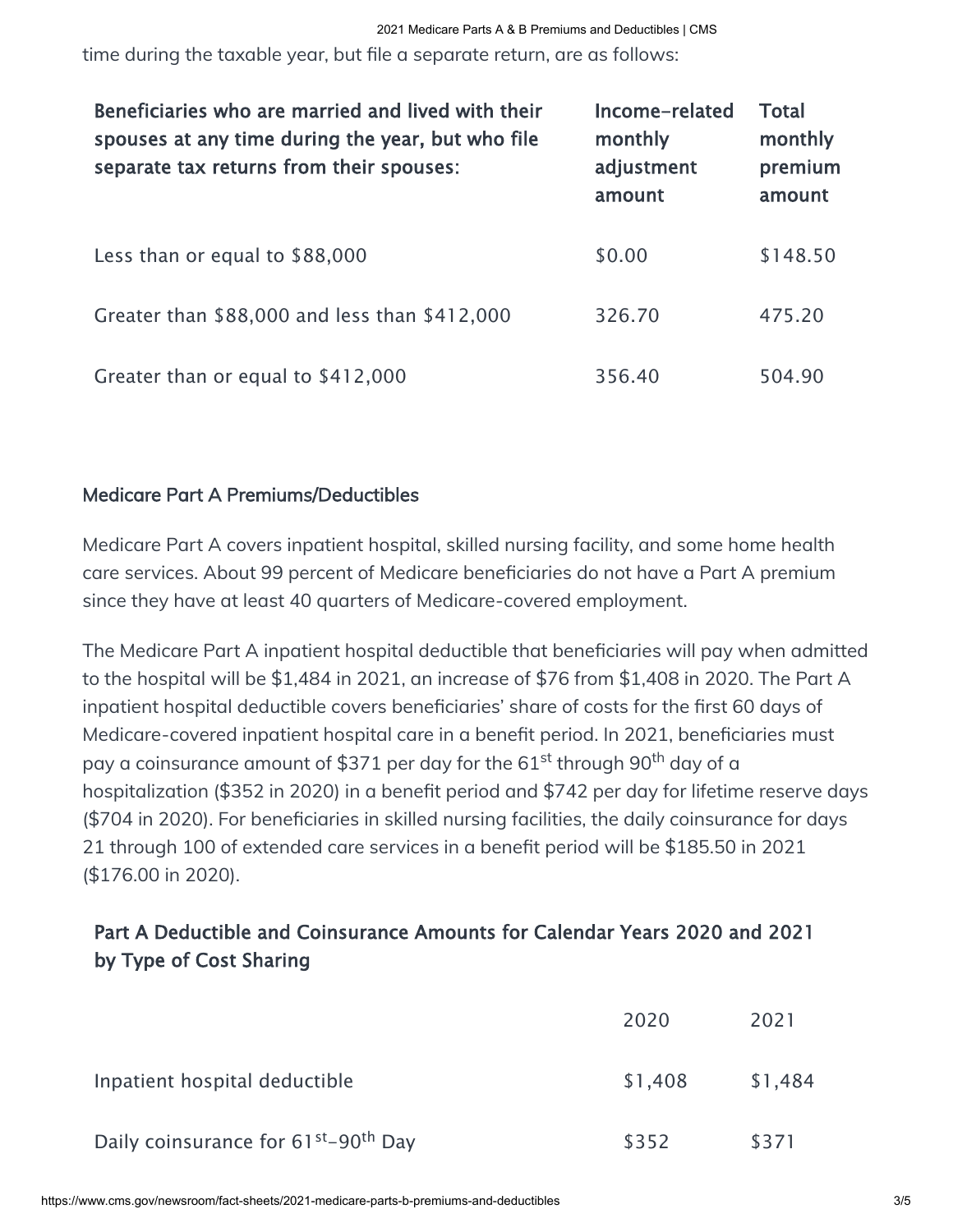| Daily coinsurance for lifetime reserve days | \$704    | \$742    |
|---------------------------------------------|----------|----------|
| Skilled Nursing Facility coinsurance        | \$176.00 | \$185.50 |

Enrollees age 65 and over who have fewer than 40 quarters of coverage and certain persons with disabilities pay a monthly premium in order to voluntarily enroll in Medicare Part A. Individuals who had at least 30 quarters of coverage or were married to someone with at least 30 quarters of coverage may buy into Part A at a reduced monthly premium rate, which will be \$259 in 2021, a \$7 increase from 2020. Certain uninsured aged individuals who have less than 30 quarters of coverage and certain individuals with disabilities who have exhausted other entitlement will pay the full premium, which will be \$471 a month in 2021, a \$13 increase from 2020.

For more information on the 2021 Medicare Parts A and B premiums and deductibles (CMS-8074-N, CMS-8075-N, CMS-8076-N), please visit:

- [\(CMS-8074-N\)- https://www.federalregister.gov/public-inspection/2020-25024/medicare](https://www.federalregister.gov/public-inspection/2020-25024/medicare-program-cy-2021-inpatient-hospital-deductible-and-hospital-and-extended-care-services)program-cy-2021-inpatient-hospital-deductible-and-hospital-and-extended-careservices
- [\(CMS-8075-N\): https://www.federalregister.gov/public-inspection/2020-25028/medicare](https://www.federalregister.gov/public-inspection/2020-25028/medicare-program-cy-2021-part-a-premiums-for-the-uninsured-aged-and-for-certain-disabled-individuals)program-cy-2021-part-a-premiums-for-the-uninsured-aged-and-for-certain-disabledindividuals
- [\(CMS-8076-N\): https://www.federalregister.gov/public-inspection/2020-25029/medicare](https://www.federalregister.gov/public-inspection/2020-25029/medicare-program-medicare-part-b-monthly-actuarial-rates-premium-rates-and-annual-deductible)program-medicare-part-b-monthly-actuarial-rates-premium-rates-and-annualdeductible

###